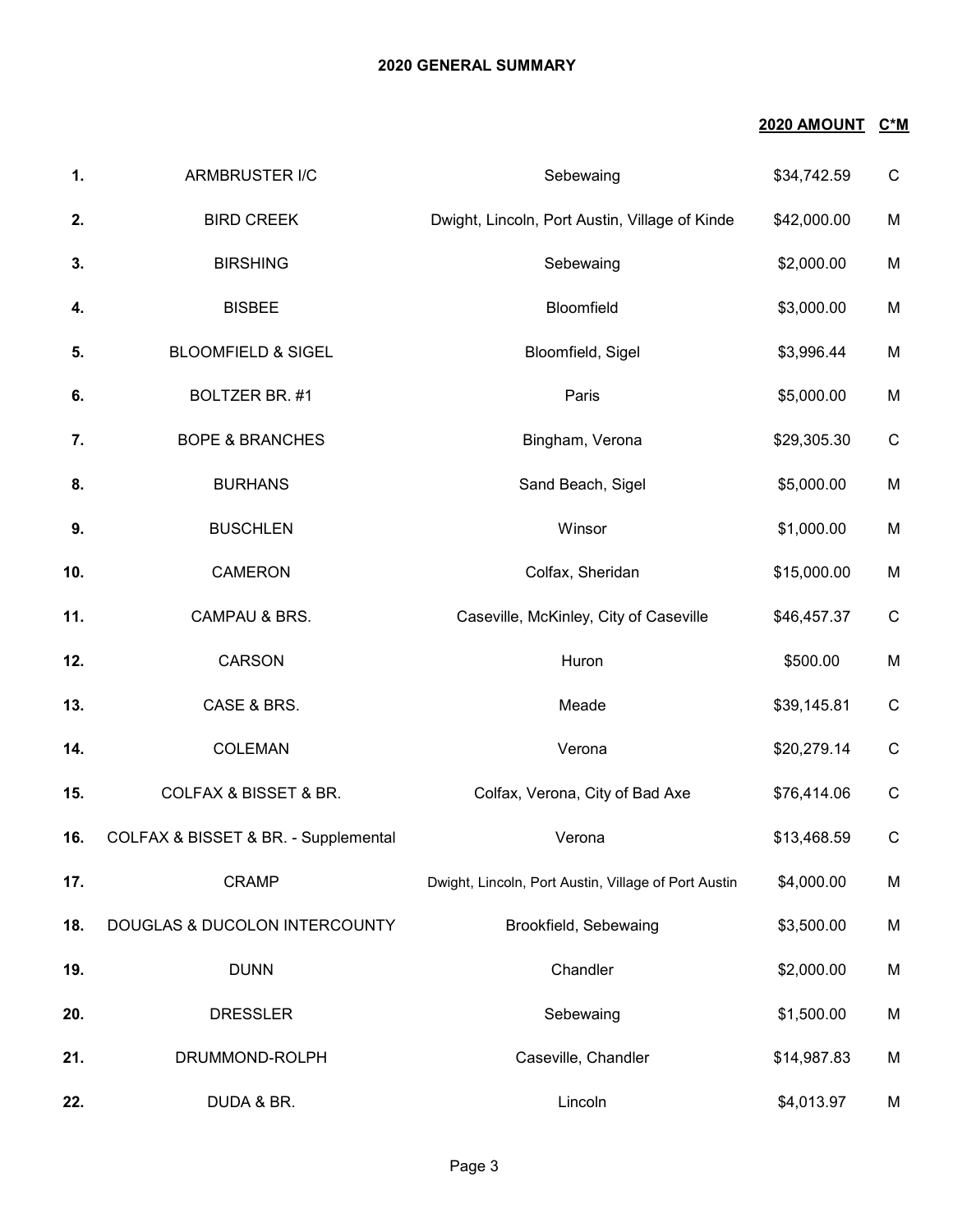### **2020 GENERAL SUMMARY**

| 2020 AMOUNT | C*M |
|-------------|-----|
|             |     |

| 23. | ELK & BRS.                   | Sheridan                                         | \$32,017.96  | M           |
|-----|------------------------------|--------------------------------------------------|--------------|-------------|
| 24. | <b>ELLIOT</b>                | Chandler                                         | \$6,497.92   | M           |
| 25. | ENGEL & BRS.                 | Dwight, Lincoln                                  | \$1,500.00   | M           |
| 26. | GALLUP-MAINTENANCE           | Port Austin, Village of Port Austin              | \$500.00     | M           |
| 27. | <b>GETTEL</b>                | Brookfield, Fairhaven, Sebewaing                 | \$10,000.00  | M           |
| 28. | <b>GRIFKA</b>                | Paris                                            | \$6,997.98   | M           |
| 29. | <b>HARWOOD</b>               | Sand Beach, Sigel                                | \$7,500.00   | M           |
| 30. | <b>HILL</b>                  | Colfax, Oliver                                   | \$5,980.32   | M           |
| 31. | <b>JOHNSON</b>               | Lincoln                                          | \$1,500.00   | M           |
| 32. | <b>KNAUS</b>                 | Chandler, Lake                                   | \$1,000.00   | M           |
| 33. | <b>KOROLESKI</b>             | Dwight, Lincoln                                  | \$1,500.00   | M           |
| 34. | <b>KRANZ</b>                 | Bloomfield, Rubicon                              | \$7,500.00   | M           |
| 35. | MARSA & BRS.                 | Lincoln                                          | \$6,500.01   | M           |
| 36. | MATHEWS INTERCOUNTY          | Grant                                            | \$14,360.81  | M           |
| 37. | <b>McKINLEY</b>              | Caseville, McKinley                              | \$23,000.43  | $\mathsf C$ |
| 38. | McMULLEN & BRS.              | Chandler, Colfax, Meade, Oliver                  | \$67,510.68  | $\mathsf C$ |
| 39. | McPHAIL EXTENSION            | Brookfield, Grant, Village of Owendale           | \$1,500.00   | M           |
| 40. | <b>MOELLER</b>               | Dwight, Huron                                    | \$7,000.02   | M           |
| 41. | <b>MORRISON &amp; DAWSON</b> | Sand Beach, Sigel                                | \$2,000.00   | M           |
| 42. | <b>NICHOLS</b>               | Lincoln, Meade                                   | \$4,000.00   | M           |
| 43. | PARIS INTERCOUNTY            | Paris                                            | \$13,089.60  | M           |
| 44. | PIGEON RIVER I/C             | Bingham, Brookfield, Caseville, Chandler, Colfax | \$408,813.08 | $\mathsf C$ |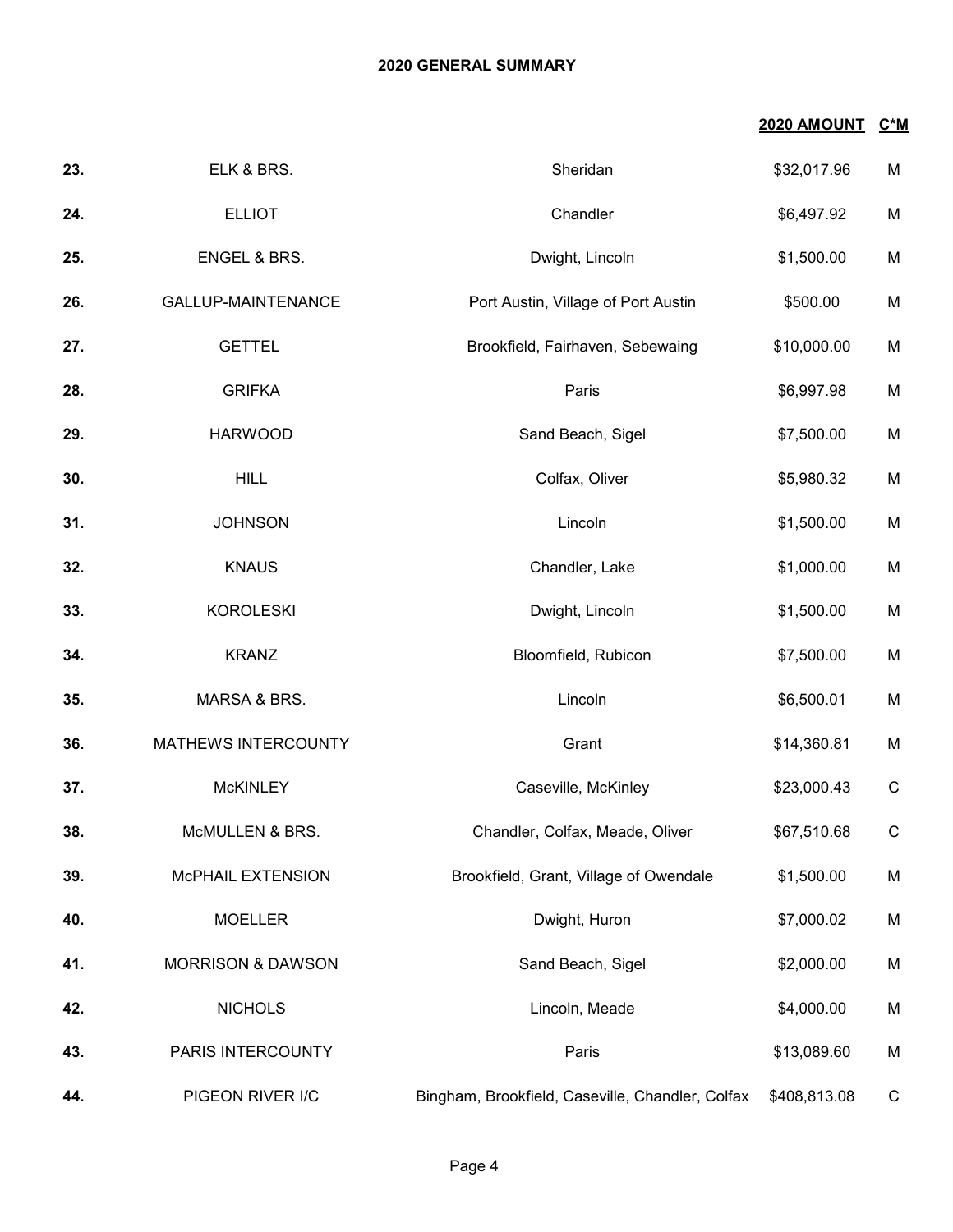## **2020 AMOUNT C\*M**

### Grant, Lake, McKinley, Oliver, Sheridan, Winsor, City of Caseville, Village of Owendale, Village of Pigeon

| 45. | <b>POLEGA</b>                | Dwight                                 | \$4,500.00  | M           |
|-----|------------------------------|----------------------------------------|-------------|-------------|
| 46. | PURDY INTERCOUNTY            | Grant                                  | \$366.09    | M           |
| 47. | R.E.A.                       | Bingham                                | \$2,500.00  | M           |
| 48. | <b>REID</b>                  | Sheridan                               | \$1,003.00  | M           |
| 49. | <b>RICE</b>                  | Dwight, Lincoln                        | \$4,500.00  | M           |
| 50. | RITTER & BRS.                | Colfax, Meade                          | \$29,076.63 | $\mathsf C$ |
| 51. | RITTER & BRS. - Supplemental | Colfax                                 | \$490.87    | $\mathsf C$ |
| 52. | <b>SAMS</b>                  | Colfax, Meade                          | \$4,000.00  | M           |
| 53. | <b>SCEPANSKI &amp; BRS.</b>  | Caseville                              | \$13,116.22 | $\mathsf C$ |
| 54. | SCHAAF Main & Br. 1          | Caseville, City of Caseville           | \$4,900.00  | M           |
| 55. | SCHAAF - Br. 2               | Caseville, City of Caseville           | \$100.00    | M           |
| 56. | <b>SCHELKE</b>               | Bloomfield, Rubicon, Sand Beach, Sigel | \$3,500.00  | M           |
| 57. | <b>SCHMALZ</b>               | Bloomfield, Huron                      | \$6,989.50  | M           |
| 58. | <b>SCHULTZ &amp; EXT.</b>    | Oliver, Winsor                         | \$5,000.00  | M           |
| 59. | SEALE & NORTH BRANCH         | Chandler                               | \$6,000.00  | M           |
| 60. | SHIER & NORTH BRANCH         | Bingham, Sheridan                      | \$57,624.62 | $\mathsf C$ |
| 61. | SILVER CREEK                 | Colfax                                 | \$7,000.00  | M           |
| 62. | <b>SLACK</b>                 | Sheridan                               | \$3,000.04  | M           |
| 63. | SMITH-SOUTH PART             | Paris, Sherman                         | \$7,000.00  | M           |
| 64. | <b>SNOVER</b>                | Sheridan                               | \$6,000.00  | M           |